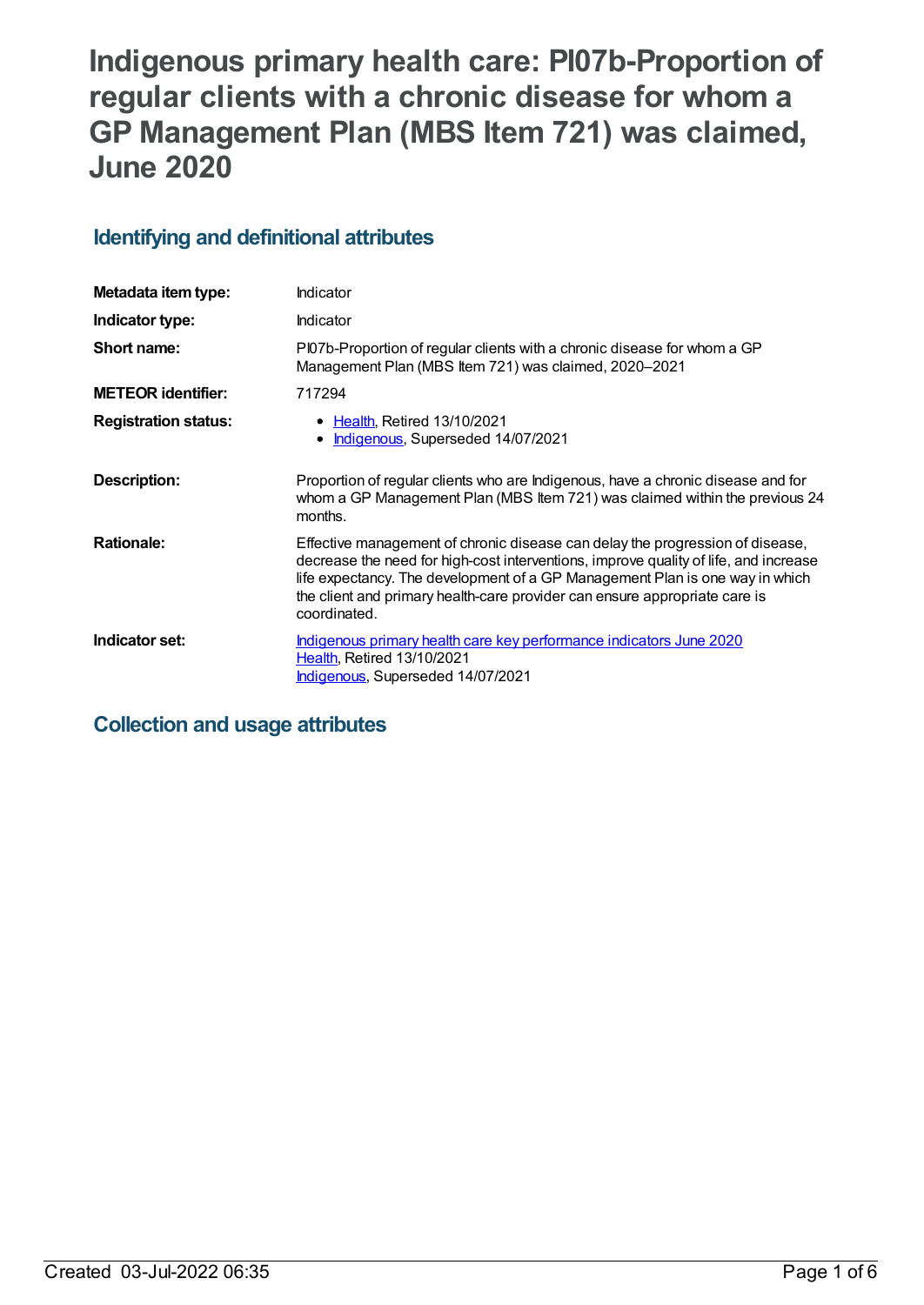| <b>Computation description:</b> | Proportion of regular clients who are Indigenous, have a chronic disease and for<br>whom a GP Management Plan (MBS Item 721) was claimed within the previous 24<br>months.                                                                                                                                                                                                                             |
|---------------------------------|--------------------------------------------------------------------------------------------------------------------------------------------------------------------------------------------------------------------------------------------------------------------------------------------------------------------------------------------------------------------------------------------------------|
|                                 | 'Regular client' refers to a client of an Australian Government Department of Health-<br>funded primary health-care service (that is required to report against the Indigenous<br>primary health care key performance indicators) who has an active medical record;<br>that is, a client who has attended the Department of Health-funded primary health-<br>care service at least 3 times in 2 years. |
|                                 | GP Management Plan (MBS Item 721): The Chronic Disease Management<br>(CDM) Medicare items on the Medicare Benefits Schedule (MBS) enable GPs to<br>plan and coordinate the health care of patients with chronic or terminal medical<br>conditions (DoH 2016). GP Management Plans, for the purpose of this indicator,<br>are defined in the MBS (Item 721).                                            |
|                                 | Services taking part in the Health Care Homes Trial: For the duration of the Health<br>Care Homes trial (currently 1 October 2017 to 30 November 2019), clients who are<br>part of the trial will be deemed to have had an MBS Item 721 claimed if there is<br>evidence of a GP Management Plan recorded.                                                                                              |
|                                 | Presented as a percentage.                                                                                                                                                                                                                                                                                                                                                                             |
|                                 | Calculated separately for each chronic disease type:                                                                                                                                                                                                                                                                                                                                                   |
|                                 | a) Type II diabetes                                                                                                                                                                                                                                                                                                                                                                                    |
|                                 | Exclude Type I diabetes, secondary diabetes, gestational diabetes mellitus (GDM),<br>previous GDM, impaired fasting glucose, impaired glucose tolerance.                                                                                                                                                                                                                                               |
|                                 | b) Cardiovascular disease                                                                                                                                                                                                                                                                                                                                                                              |
|                                 | c) Chronic obstructive pulmonary disease                                                                                                                                                                                                                                                                                                                                                               |
|                                 | d) Chronic kidney disease                                                                                                                                                                                                                                                                                                                                                                              |
|                                 | At this stage, this indicator is only calculated for Type II diabetes as currently this<br>is the only relevant chronic disease type with an agreed national definition.                                                                                                                                                                                                                               |
| <b>Computation:</b>             | (Numerator ÷ Denominator) x 100                                                                                                                                                                                                                                                                                                                                                                        |
| Numerator:                      | Calculation A: Number of regular clients who are Indigenous, have Type II diabetes<br>and for whom a GP Management Plan (MBS Item 721) was claimed within the<br>previous 24 months.                                                                                                                                                                                                                   |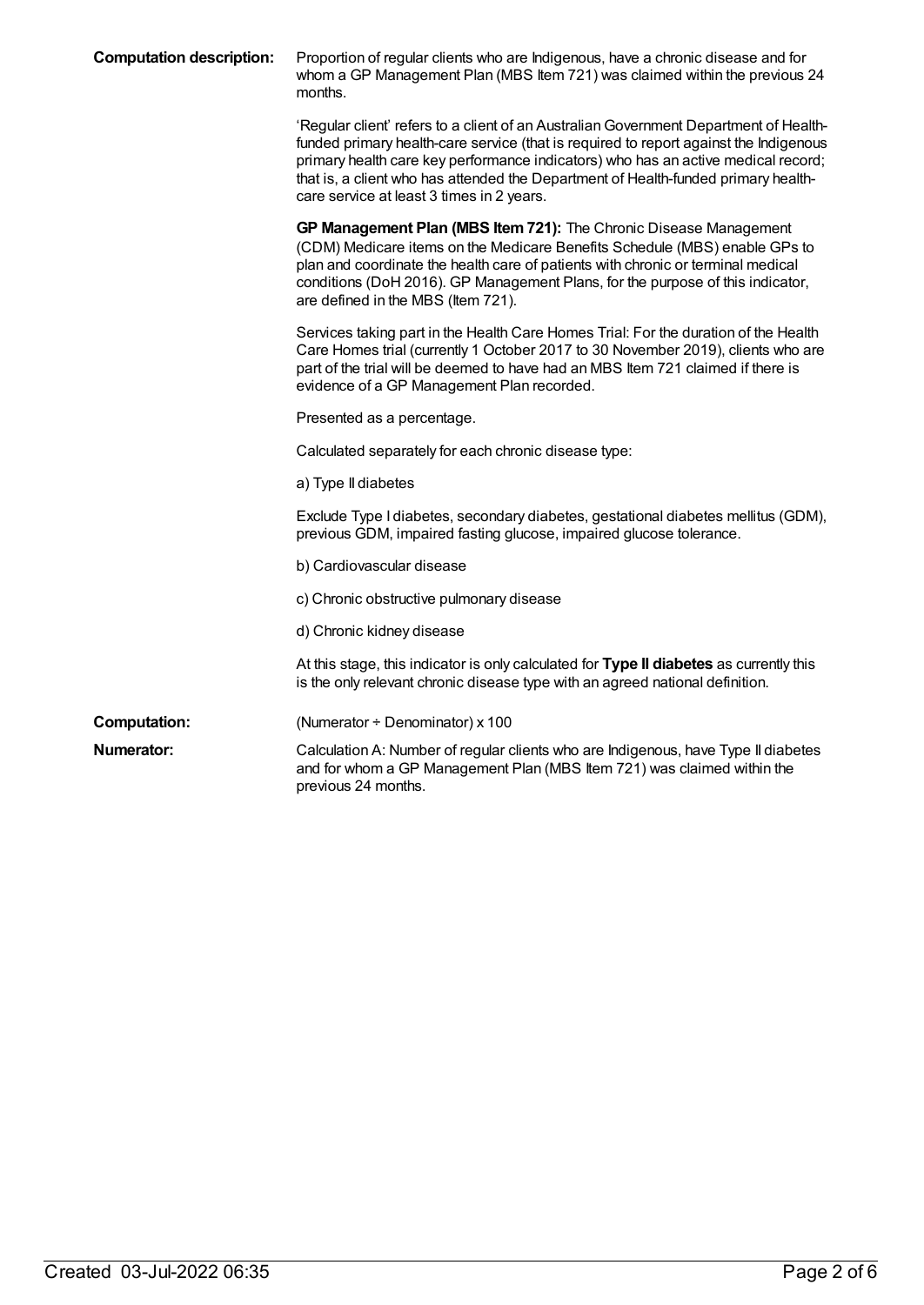[Person—diabetes](https://meteor.aihw.gov.au/content/270194) mellitus status, code NN

**Data Source**

[Indigenous](https://meteor.aihw.gov.au/content/430643) primary health care data collection

**NMDS / DSS**

[Indigenous](https://meteor.aihw.gov.au/content/715320) primary health care NBEDS 2020–21

**Guide for use**

Type II diabetes only.

#### **Data Element / Data Set**

Person-GP [Management](https://meteor.aihw.gov.au/content/504966) Plan (MBS Item 721) indicator, yes/no code N

**Data Source**

[Indigenous](https://meteor.aihw.gov.au/content/430643) primary health care data collection

**NMDS / DSS**

[Indigenous](https://meteor.aihw.gov.au/content/715320) primary health care NBEDS 2020–21

#### **Data Element / Data Set**

[Person—Indigenous](https://meteor.aihw.gov.au/content/602543) status, code N

**Data Source**

[Indigenous](https://meteor.aihw.gov.au/content/430643) primary health care data collection

**NMDS / DSS**

[Indigenous](https://meteor.aihw.gov.au/content/715320) primary health care NBEDS 2020–21

### **Data Element / Data Set**

[Person—regular](https://meteor.aihw.gov.au/content/686291) client indicator, yes/no code N

**Data Source**

[Indigenous](https://meteor.aihw.gov.au/content/430643) primary health care data collection

**NMDS / DSS**

[Indigenous](https://meteor.aihw.gov.au/content/715320) primary health care NBEDS 2020–21

**Denominator:** Calculation A: Total number of regular clients who are Indigenous and have Type II diabetes.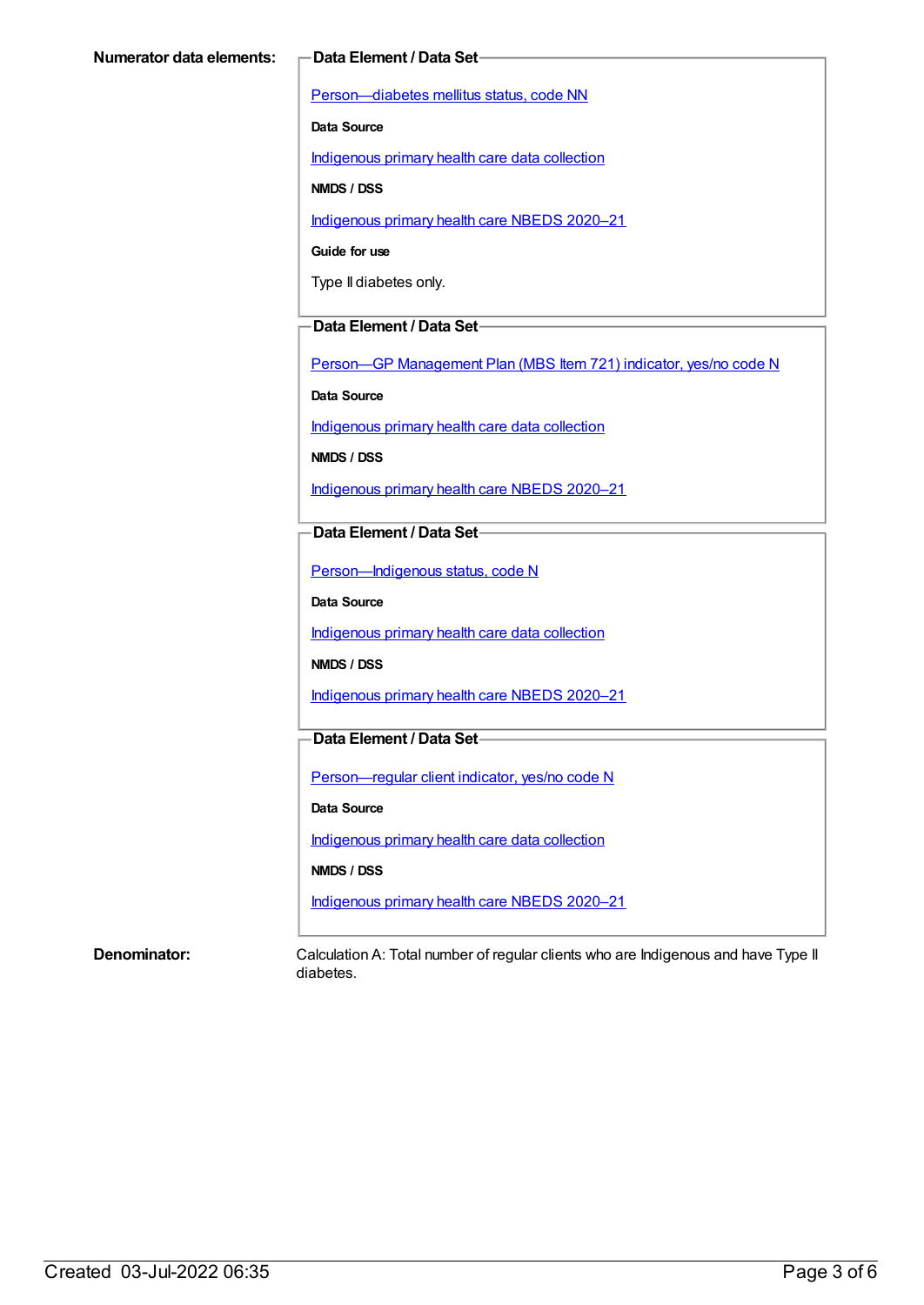#### **Denominator data elements:**

#### **Data Element / Data Set**

[Person—diabetes](https://meteor.aihw.gov.au/content/270194) mellitus status, code NN

**Data Source**

[Indigenous](https://meteor.aihw.gov.au/content/430643) primary health care data collection

**NMDS / DSS**

[Indigenous](https://meteor.aihw.gov.au/content/715320) primary health care NBEDS 2020–21

**Guide for use**

Type II diabetes only.

#### **Data Element / Data Set**

[Person—Indigenous](https://meteor.aihw.gov.au/content/602543) status, code N

**Data Source**

[Indigenous](https://meteor.aihw.gov.au/content/430643) primary health care data collection

**NMDS / DSS**

[Indigenous](https://meteor.aihw.gov.au/content/715320) primary health care NBEDS 2020–21

### **Data Element / Data Set**

[Person—regular](https://meteor.aihw.gov.au/content/686291) client indicator, yes/no code N

**Data Source**

[Indigenous](https://meteor.aihw.gov.au/content/430643) primary health care data collection

**NMDS / DSS**

[Indigenous](https://meteor.aihw.gov.au/content/715320) primary health care NBEDS 2020–21

#### **Disaggregation:** 1. Sex:

- a) Male b) Female
- 2. Age group: a) 0–4 years b) 5–14 years c) 15–24 years d) 25–34 years e) 35–44 years f) 45–54 years g) 55–64 years h) 65 years and over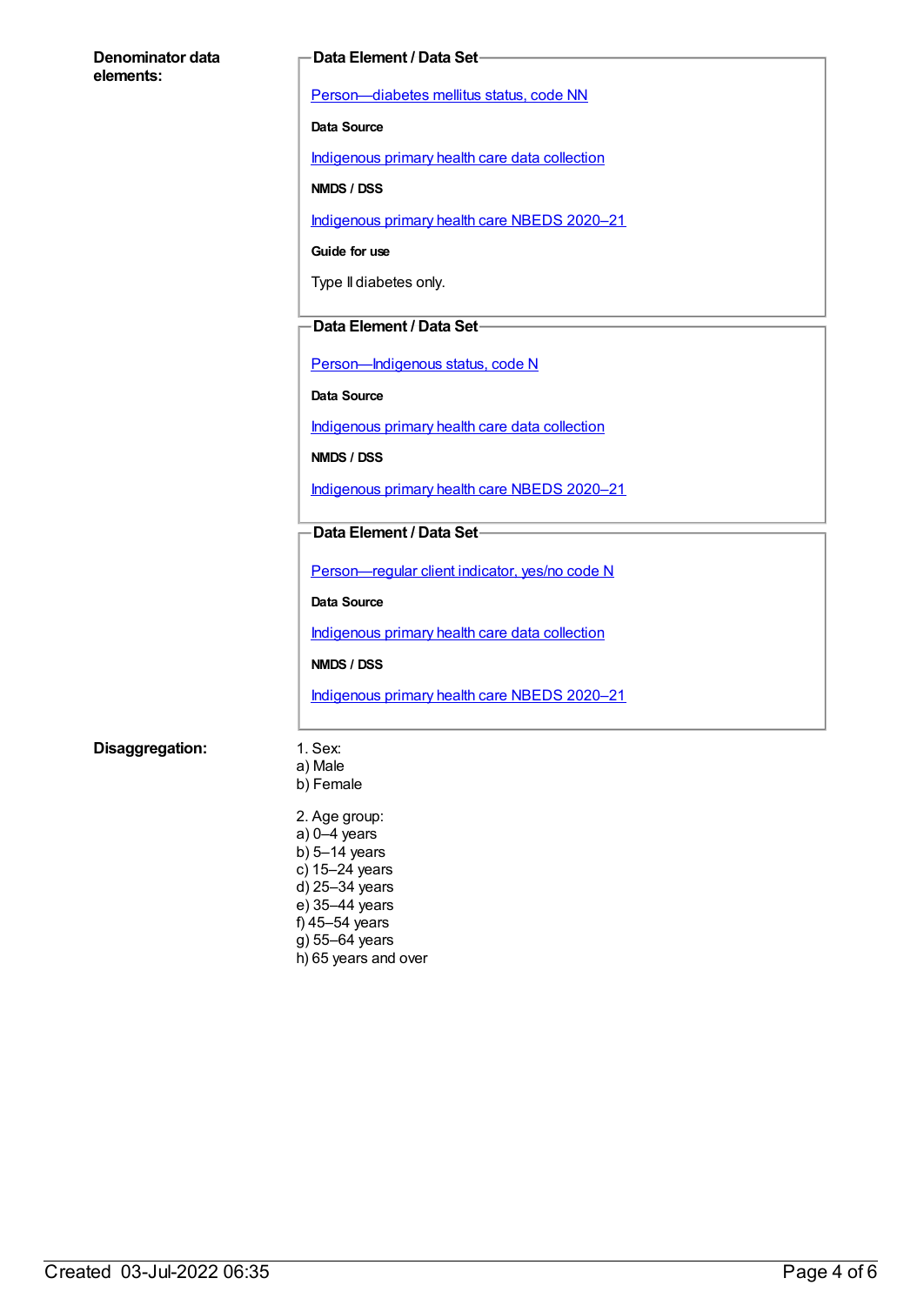| <b>Disaggregation data</b><br>elements: | Data Element / Data Set-                                                                                                                                                                                                                                                                                         |
|-----------------------------------------|------------------------------------------------------------------------------------------------------------------------------------------------------------------------------------------------------------------------------------------------------------------------------------------------------------------|
|                                         | Person-age, total years N[NN]                                                                                                                                                                                                                                                                                    |
|                                         | Data Source                                                                                                                                                                                                                                                                                                      |
|                                         | Indigenous primary health care data collection                                                                                                                                                                                                                                                                   |
|                                         | NMDS / DSS                                                                                                                                                                                                                                                                                                       |
|                                         | Indigenous primary health care NBEDS 2020-21                                                                                                                                                                                                                                                                     |
|                                         | Data Element / Data Set-                                                                                                                                                                                                                                                                                         |
|                                         |                                                                                                                                                                                                                                                                                                                  |
|                                         | Person-sex, code X                                                                                                                                                                                                                                                                                               |
|                                         | <b>Data Source</b>                                                                                                                                                                                                                                                                                               |
|                                         | Indigenous primary health care data collection                                                                                                                                                                                                                                                                   |
|                                         | NMDS / DSS                                                                                                                                                                                                                                                                                                       |
|                                         | Indigenous primary health care NBEDS 2020-21                                                                                                                                                                                                                                                                     |
| Comments:                               | This indicator covers a 24 month reporting period from 1 January 2020 to 31<br>December 2021:                                                                                                                                                                                                                    |
|                                         | • Indigenous primary health care NBEDS 2019-20 covers the period<br>01/01/2020 to 30/06/2020<br>• Indigenous primary health care NBEDS 2020-21 covers the period<br>01/07/2020 to 30/06/2021<br>Indigenous primary health care NBEDS 2021-22 (to be released) will cover<br>the period 01/07/2021 to 31/12/2021. |

# **Representational attributes**

| <b>Representation class:</b> | Percentage |
|------------------------------|------------|
| Data type:                   | Real       |
| Unit of measure:             | Person     |
| Format:                      | N[N].N     |
|                              |            |

# **Indicator conceptual framework**

| <b>Framework and</b> | Continuous |
|----------------------|------------|
| dimensions:          |            |

## **Data source attributes**

| Data sources:                                  | Data Source                                    |
|------------------------------------------------|------------------------------------------------|
|                                                | Indigenous primary health care data collection |
|                                                | <b>Frequency</b>                               |
|                                                | 6 monthly                                      |
|                                                | Data custodian                                 |
|                                                | Australian Institute of Health and Welfare.    |
| A a conservation of the constitution of a con- |                                                |

## **Accountability attributes**